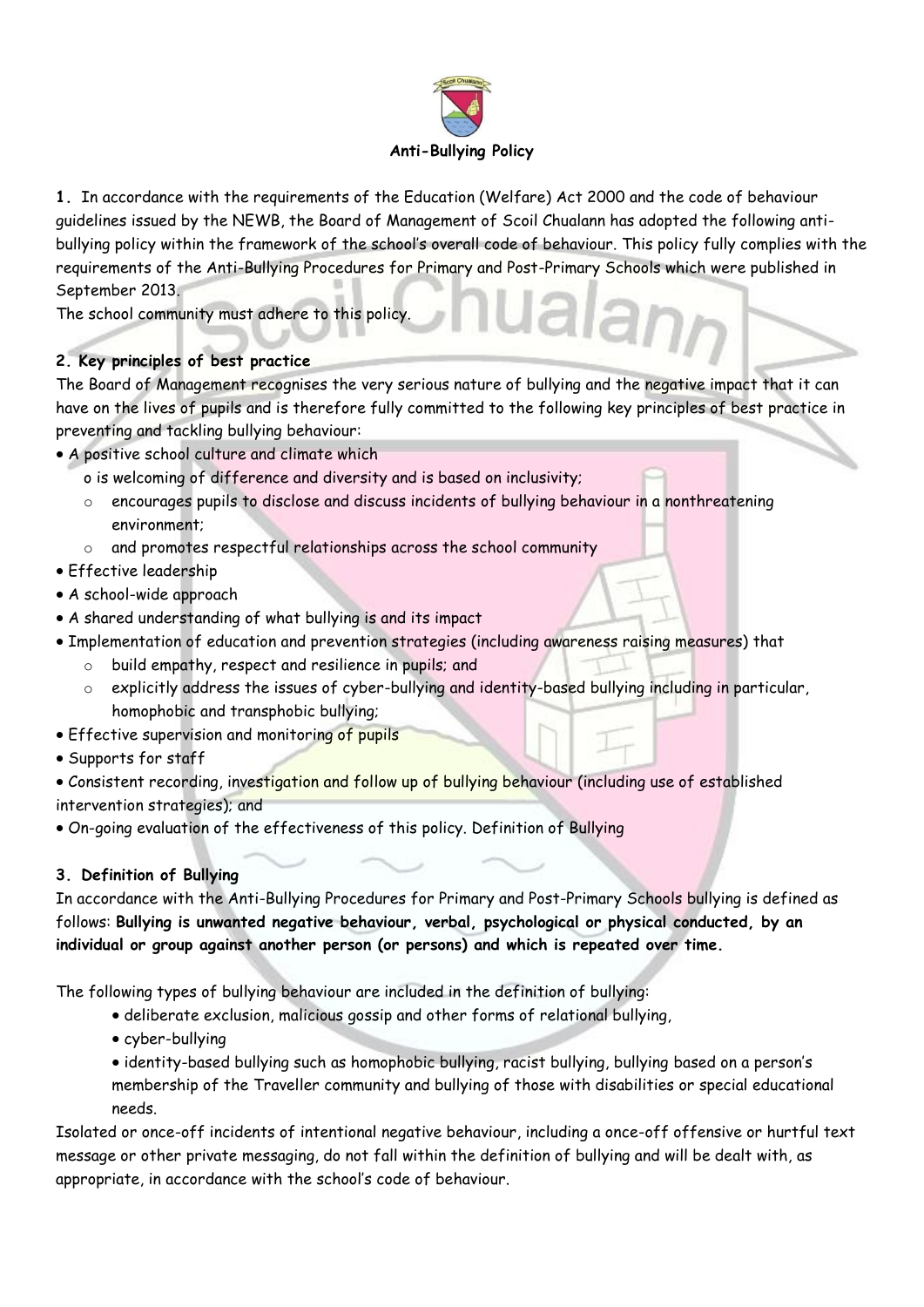However, in the context of this policy, placing a once-off offensive or hurtful public message, image or statement on a social network site or other public forum where that message, image or statement can be viewed and/or repeated by other people will be regarded as bullying behaviour.

Negative behaviour that does not meet this definition of bullying will be dealt with in accordance with the school's code of behaviour. Further information relating to the different types of bullying is available in section 2.2 of the "Anti-Bullying Procedures for Primary and Post-Primary Schools".

This policy applies to activities and events that take place;

- During school time (including break times)
- On school tours
- During extra-curricular activities
- Coming to and leaving school Scoil.

Scoil Chualann reserves the right to take action against bullying perpetrated outside the school which spills over into the school.

# **4. The relevant teacher(s) for investigating and dealing with bullying are as follows:**

Michelle Ní Thuama: Principal

Frank Mac Clúin, Deputy Principal

All class teachers and the learning support team

Any teacher may act as a relevant teacher if circumstances warrant it.

### **5. Education and Prevention Strategies**

The education and prevention strategies (including strategies specifically aimed at cyber bullying, homophobic and transphobic bullying) that will be used by the school are as follows:

- The school code of discipline is taught to all the children in the school
- The School's anti-bullying code is taught to all the children in the school (I am a kind child. I understand that everybody has the right to feel safe in school. I don't bully others. I don't support bullying).
- Posters which refer to the policy are displayed around the school and in classrooms
- The anti-bullying policy is explained at assembly at the beginning of the school year to ensure that the children understand it
- The policy is referred to regularly at daily assembly
- A whole school approach is used to teach the Stay Safe programme in the second term
- Circle time
- Buddy system "Córas na gCairde" for junior infants. Sixth class help the infants in the yard.
- Children are taught problem solving skills to help them to resolve conflicts
- Children with special needs are taught the school discipline code and the anti-bullying code through the use of social stories. This is done to boost the child's self –esteem.
- Friendship week
- Talks for parents
- Suggestion boxes in the classroom and in the hall
- Bullying awareness day/days

### **Procedures to prevent Cyber bullying**:

- Staff, pupils, parents and Board of Management (BoM) to be made aware of issues surrounding cyber bullying
- Pupils will be advised not to reply to upsetting texts/posts but to capture them, to block the sender and to speak to a trusted adult about the matter
	- Cyberbullying will be addressed at assembly on a regular basis
- Posting of our anti-bullying statement in classrooms and in the hall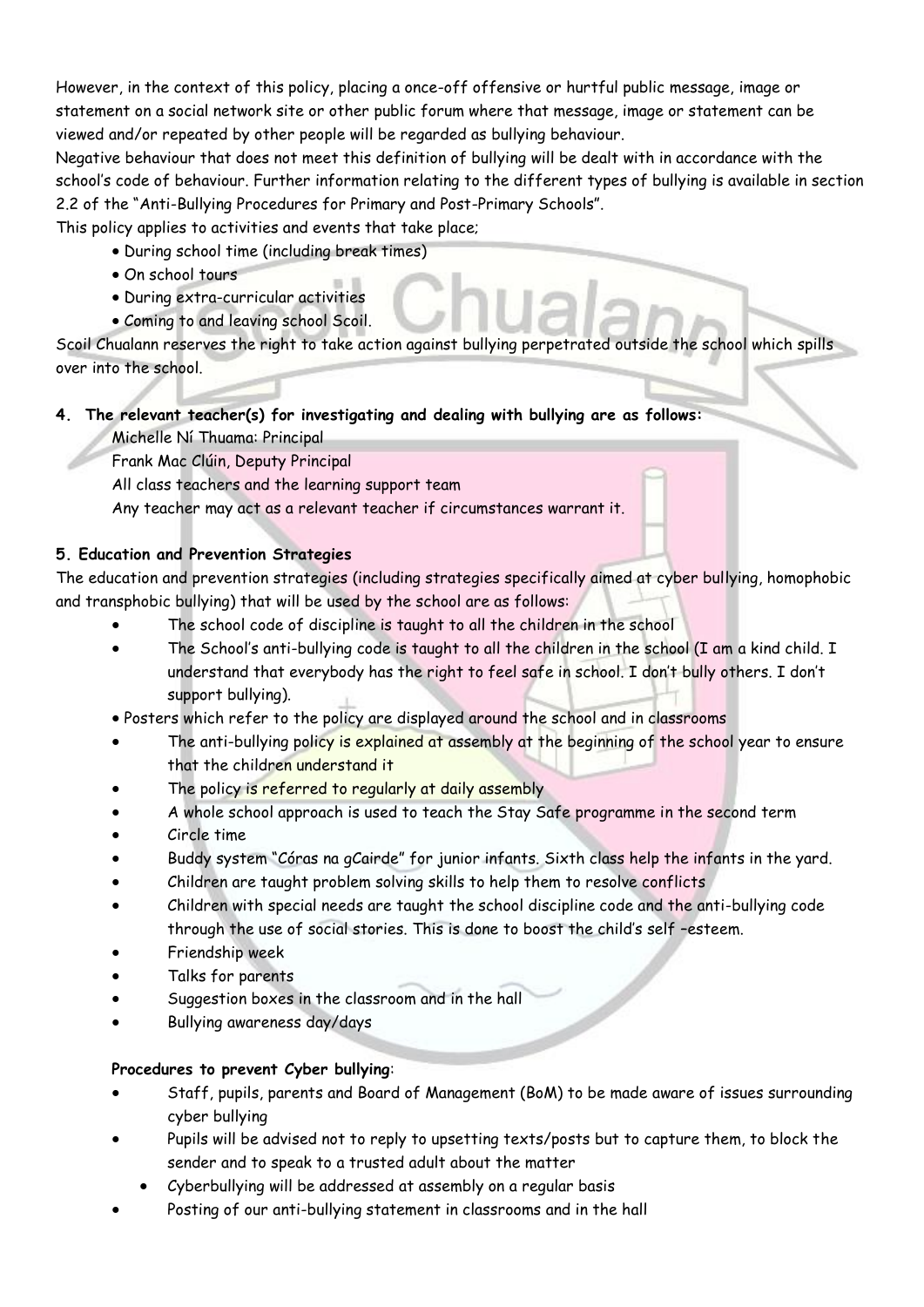- Use of Webwise to teach respectful and safe online communication as part of the SPHE programme in 5th and 6th classes
- Guest speakers to speak to 5th and 6th classes about cyberbullying Local community Garda will be invited to speak to 5th and 6th classes to advise them about the dangers of cyberbullying
- Information sessions will be organised to inform parents about cyberbullying (CARI, Barnardos, community guard)
	- School policy states that children's mobile phones are switched off and kept in the office during the school day
	- Staff and students are expected to comply with the school's acceptable use policy.

**No pupil under 14 years is permitted to register with Facebook or Instagram; it is against the law.** 

### **6. Procedures for Investigating and Dealing with Bullying**

**The primary aim in investigating and dealing with bullying is to resolve any issues and to restore, as far as is practicable, the relationships of the parties involved (rather than to apportion blame).**

The school's procedures for investigation, follow-up and recording of bullying behaviour and the established intervention strategies used by the school for dealing with cases of bullying behaviour are as follows:

Every effort will be made to ensure that all involved (including pupils, parent(s)/guardian(s)) understand this approach from the outset. Any pupil or parent(s)/guardian(s) may bring a bullying incident to any teacher in the school. All reports, including anonymous reports of bullying, will be investigated and dealt with by the relevant teacher (class teacher, deputy principal, principal) depending on the circumstances.

Teaching and non-teaching staff such as secretaries, special needs assistants (SNAs), bus escorts, caretakers, cleaners will report any incidents of bullying behaviour witnessed by them, or mentioned to them, to the relevant teacher.

### **Investigating and dealing with incidents**

- 1 The class teacher/teacher on yard duty will record incidents of bullying behaviour in the yard book/incident book.
- 2 The incident will be investigated outside of the classroom: What, who, when, where, why.
- 3 If a group is involved, each member will be asked for his/her account of what happened. The group will then be met as a group and each member will be asked for their account of what happened to ensure that everyone is clear about each other's accounts. Children in the group will be supported through the possible pressures that they may face from the other members of the group after interview with the teacher.
- 4 An effort will be made to resolve any issues and to restore as far as is practicable the relationships of the parties involved rather than to apportion blame.
- 5 Scoil Chualann reserves the right to ask those involved to write down their accounts of the incidents if this action is deemed appropriate.
- 6 Once the relevant teacher determines that a pupil has engaged in bullying behaviour ,it will be made clear to him/her how he/she is in breach of the school's anti -bullying policy and efforts will be made to try to get him/her to see the situation from the perspective of the pupil being bullied.
- 7 In cases where it has been determined by the relevant teacher that bullying has occurred parents of the parties involved will be contacted at an early stage to inform them of the matter and to explain the actions being taken (by reference to the school policy). The school will give parents an opportunity of discussing ways in which they can reinforce or support the actions being taken by the school. The child will promise that this won't happen again and they will write a note to this effect if this is deemed appropriate.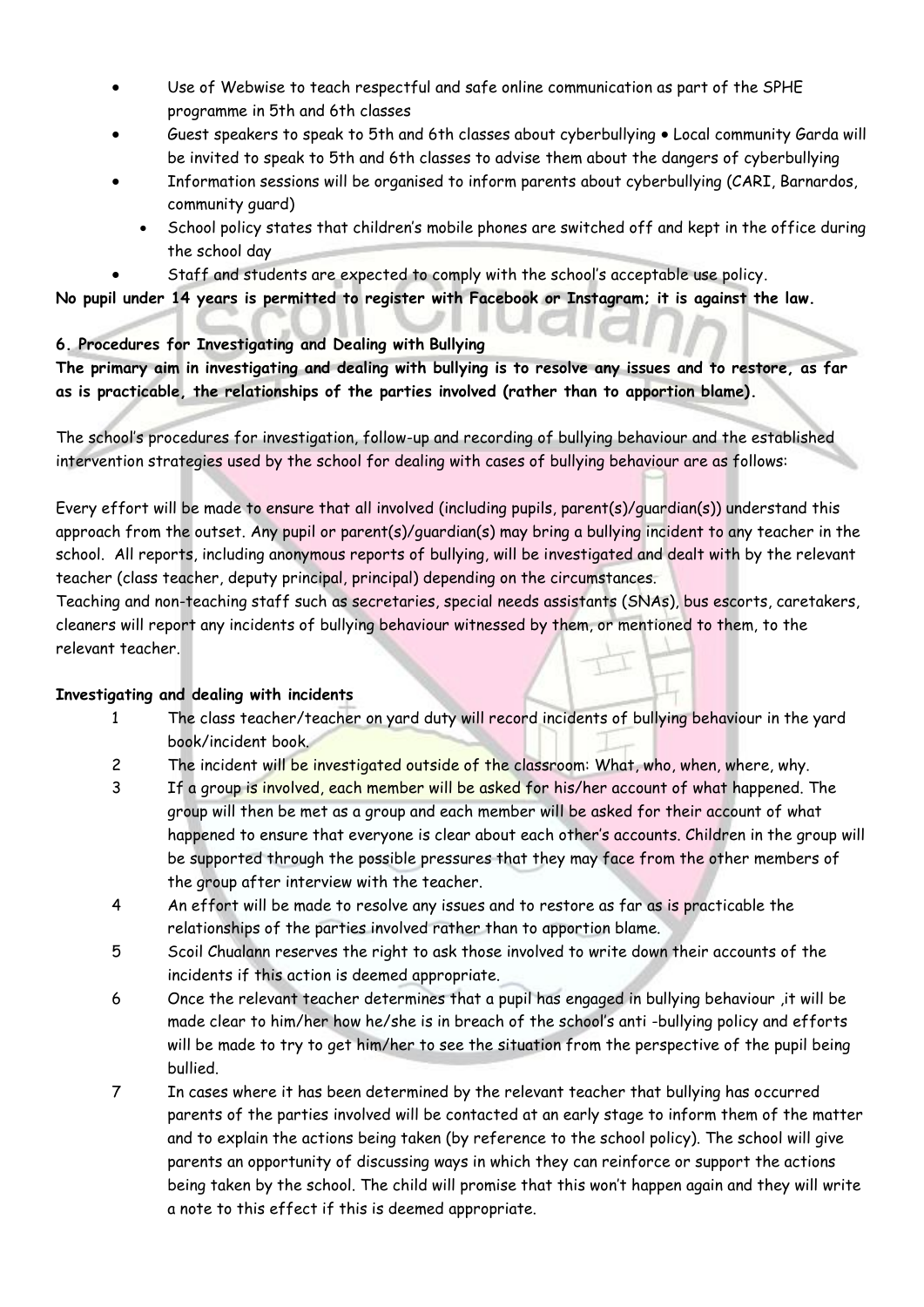- 8 Any situation where disciplinary sanctions are required is a private matter between the pupil being disciplined, his/her parents and the school.
- 9 The situation will be monitored to ensure that the problem has been resolved. Any measures taken will be recorded. The problem will be reviewed at a follow –up meeting.
- 10 A situation may be dealt with according to the school's code of discipline should the relevant teacher and the principal feel that this is necessary.
- 11 In cases where the relevant teacher considers that the bullying behaviour has not been adequately and appropriately addressed within 20 school days after he/she has determined that bullying behaviour has occurred it must be recorded by the relevant teacher at Appendix 3 of Anti-Bullying Procedures for Primary and Post-Primary Schools 2013.
- 12 If a case is not resolved it will be referred to the Board of Management. The Board will be informed of the overall number of bullying cases by means of the recording template at Appendix 3 once a term.
- 13 If a parent is not satisfied that the school has dealt with a bullying case in accordance with these procedures they will be referred to the school's complaints procedures.
- 14 In the event that a parent is still not satisfied he/she has the right to make a complaint to the Ombudsman for Children.

# **7. In the event of a cyberbullying incident (pupils being cyberbullied)**

- Children will be advised not to reply to messages that harass or annoy them
- Children will be told to keep the message (evidence will be required), block the sender and to tell someone they trust.
- Any incident reported to the school principal will be investigated and referred to the Gardaí where there is sufficient proof that cyberbullying has taken place

# **In the event of a cyberbullying incident (teacher being cyberbullied)**

Teachers will be advised to capture and report abusive material (evidence will be required). This evidence will be given to the Gardaí. Children who have been bullied will be supported and afforded the opportunity to participate in activities designed to raise their self-esteem. The school will liaise with the appropriate agencies should a child need further support. Children involved in bullying behaviour will also be supported on an ongoing basis. For those with low self-esteem, opportunities will developed to increase feelings of worth.

# **The school's programme of support for working with pupils affected by bullying is as follows**

(See Section 6.8.16 of the Anti-Bullying Procedures for Primary and Post-Primary Schools):

- Aspects of the anti-bullying code which empower pupils who are affected by bullying will be referred to on a regular basis (I understand that everyone has the right to feel safe in school)
- Pupils who engage in bullying behaviour will be reminded that they must observe the code (I don't bully others.
- I don't support bullying.)
- Circle time
- Green Schools Programme
- Buddy system (Córas na gCairde)
- Cór na nÓg
- Football training/games
- Stay Safe Programme
- Write-a-Book Project

### **8. Supervision and Monitoring of Pupils**

The Board of Management confirms that appropriate supervision and monitoring policies and practices are in place to both prevent and deal with bullying behaviour and to facilitate early intervention where possible.